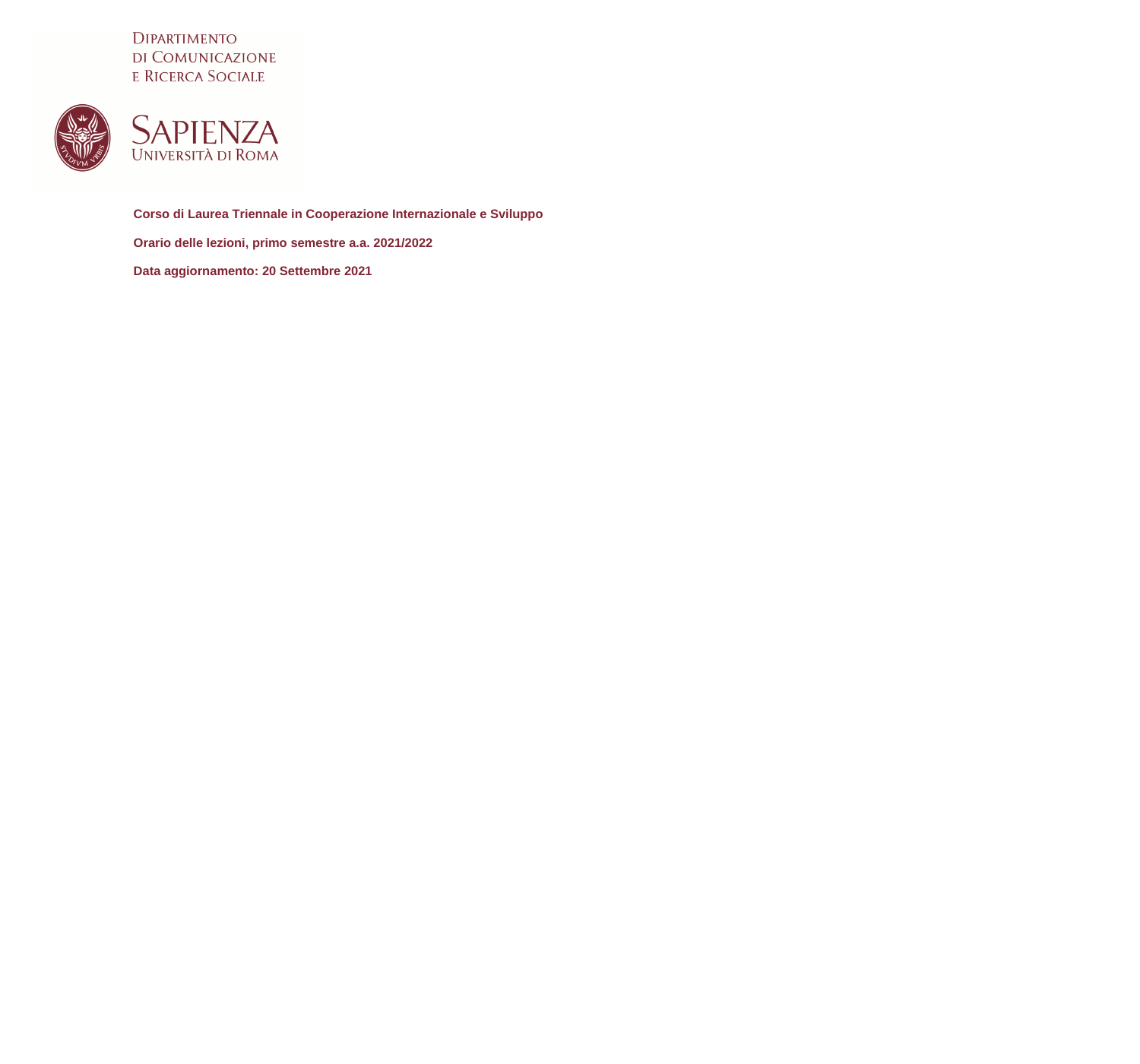| <b>COOPERAZIONE INTERNAZIONALE E SVILUPPO - PRIMO ANNO</b> |                                           |         |                                                     |                                                          |                                                               |  |  |
|------------------------------------------------------------|-------------------------------------------|---------|-----------------------------------------------------|----------------------------------------------------------|---------------------------------------------------------------|--|--|
|                                                            | lunedì                                    | martedì | mercoledì                                           | giovedì                                                  | venerdì                                                       |  |  |
|                                                            |                                           |         | <b>FONDAMENTI DI INTERCULTURA</b>                   |                                                          | ISTITUZIONI DI SOCIOLOGIA E COMUNICAZIONE                     |  |  |
| $8-9$                                                      |                                           |         | Prof. TEDESCHI<br>AULA 201SP                        |                                                          | Prof. SONZOGNI<br><b>AULA BLU2</b>                            |  |  |
|                                                            |                                           |         | <b>LINK MEET</b>                                    |                                                          | <b>LINK MEET</b>                                              |  |  |
|                                                            |                                           |         | <b>FONDAMENTI DI INTERCULTURA</b>                   |                                                          | ISTITUZIONI DI SOCIOLOGIA E COMUNICAZIONE                     |  |  |
| $9 - 10$                                                   |                                           |         | Prof. TEDESCHI<br>AULA 201SP                        |                                                          | Prof. SONZOGNI<br><b>AULA BLU2</b>                            |  |  |
|                                                            |                                           |         | <b>LINK MEET</b>                                    |                                                          | <b>LINK MEET</b>                                              |  |  |
|                                                            | ISTITUZIONI DI SOCIOLOGIA E COMUNICAZIONE |         | <b>FONDAMENTI DI INTERCULTURA</b>                   | <b>STORIA CONTEMPORANEA M-Z</b>                          | STORIA CONTEMPORANEA A-L                                      |  |  |
| $10 - 11$                                                  | Prof. SONZOGNI<br><b>AULA BLU2</b>        |         | Prof. TEDESCHI<br>AULA 201SP                        | Prof. ZINNI<br><b>AULA B SCIENZE POLITICHE</b>           | <b>Prof. D'ANGELO</b><br><b>AULA A SCIENZE POLITICHE</b>      |  |  |
|                                                            | <b>LINK MEET</b>                          |         | <b>LINK MEET</b>                                    | <b>LINK MEET</b>                                         | <b>LINK MEET</b>                                              |  |  |
|                                                            | ISTITUZIONI DI SOCIOLOGIA E COMUNICAZIONE |         | <b>FONDAMENTI DI INTERCULTURA</b>                   | <b>STORIA CONTEMPORANEA M-Z</b>                          | STORIA CONTEMPORANEA A-L                                      |  |  |
| $11 - 12$                                                  | Prof. SONZOGNI<br><b>AULA BLU2</b>        |         | Prof. TEDESCHI<br>AULA 201SP                        | Prof. ZINNI<br><b>AULA B SCIENZE POLITICHE</b>           | Prof. D'ANGELO<br><b>AULA A SCIENZE POLITICHE</b>             |  |  |
|                                                            | <b>LINK MEET</b>                          |         | <b>LINK MEET</b>                                    | <b>LINK MEET</b>                                         | <b>LINK MEET</b>                                              |  |  |
|                                                            | <b>FONDAMENTI DI INTERCULTURA</b>         |         | <b>STORIA CONTEMPORANEA M-Z</b>                     | ISTITUZIONI DI SOCIOLOGIA E COMUNICAZIONE                | STORIA CONTEMPORANEA M-Z                                      |  |  |
| $12 - 13$                                                  | Prof. TEDESCHI<br><b>AULA BLU2</b>        |         | Prof. ZINNI<br><b>AULA B SCIENZE POLITICHE</b>      | Prof. SONZOGNI<br><b>AULA BLU5</b>                       | Prof. ZINNI<br><b>AULA A SCIENZE POLITICHE</b>                |  |  |
|                                                            | <b>LINK MEET</b>                          |         | <b>LINK MEET</b>                                    | <b>LINK MEET</b>                                         | <b>LINK MEET</b>                                              |  |  |
|                                                            | <b>FONDAMENTI DI INTERCULTURA</b>         |         | <b>STORIA CONTEMPORANEA M-Z</b>                     | ISTITUZIONI DI SOCIOLOGIA E COMUNICAZIONE                | STORIA CONTEMPORANEA M-Z                                      |  |  |
| $13 - 14$                                                  | Prof. TEDESCHI                            |         | Prof. ZINNI                                         | Prof. SONZOGNI<br><b>AULA BLU5</b>                       | Prof. ZINNI                                                   |  |  |
|                                                            | <b>AULA BLU2</b><br><b>LINK MEET</b>      |         | <b>AULA B SCIENZE POLITICHE</b><br><b>LINK MEET</b> | <b>LINK MEET</b>                                         | <b>AULA A SCIENZE POLITICHE</b><br><b>LINK MEET</b>           |  |  |
|                                                            |                                           |         |                                                     | <b>GEOGRAFIA ECONOMICA E POLITICA</b>                    | <b>GEOGRAFIA ECONOMICA E POLITICA</b>                         |  |  |
| 14-15                                                      |                                           |         |                                                     | <b>Prof. GEMMITI</b>                                     | Prof. GEMMITI                                                 |  |  |
|                                                            |                                           |         |                                                     | <b>AULA 9B DI ECONOMIA</b>                               | <b>AULA 9B DI ECONOMIA</b>                                    |  |  |
| $15 - 16$                                                  |                                           |         |                                                     | <b>GEOGRAFIA ECONOMICA E POLITICA</b><br>Prof. GEMMITI   | <b>GEOGRAFIA ECONOMICA E POLITICA</b><br><b>Prof. GEMMITI</b> |  |  |
|                                                            |                                           |         |                                                     | <b>AULA 9B DI ECONOMIA</b>                               | AULA 9B DI ECONOMIA                                           |  |  |
|                                                            |                                           |         | <b>GEOGRAFIA ECONOMICA E POLITICA</b>               | <b>STORIA CONTEMPORANEA A-L</b>                          |                                                               |  |  |
| $16-17$                                                    |                                           |         | <b>Prof. GEMMITI</b>                                | <b>Prof. D'ANGELO</b><br><b>AULA B SCIENZE POLITICHE</b> |                                                               |  |  |
|                                                            |                                           |         | <b>AULA XI DI ECONOMIA</b>                          | <b>LINK MEET</b>                                         |                                                               |  |  |
|                                                            |                                           |         | <b>GEOGRAFIA ECONOMICA E POLITICA</b>               | <b>STORIA CONTEMPORANEA A-L</b>                          |                                                               |  |  |
| $17 - 18$                                                  |                                           |         | Prof. GEMMITI                                       | Prof. D'ANGELO<br><b>AULA B SCIENZE POLITICHE</b>        |                                                               |  |  |
|                                                            |                                           |         | AULA XI DI ECONOMIA                                 | <b>LINK MEET</b>                                         |                                                               |  |  |
|                                                            |                                           |         | <b>STORIA CONTEMPORANEA A-L</b>                     | <b>ENGLISH LANGUAGE FIRST LEVEL</b>                      |                                                               |  |  |
| 18-19                                                      |                                           |         | Prof. D'ANGELO<br><b>AULA B SCIENZE POLITICHE</b>   | Prof. IN CORSO DI DEFINIZIONE<br><b>AULA BLU2</b>        |                                                               |  |  |
|                                                            |                                           |         | <b>LINK MEET</b>                                    | <b>LINK MEET</b>                                         |                                                               |  |  |
|                                                            |                                           |         | <b>STORIA CONTEMPORANEA A-L</b>                     | <b>ENGLISH LANGUAGE FIRST LEVEL</b>                      |                                                               |  |  |
| 19-20                                                      |                                           |         | Prof. D'ANGELO<br><b>AULA B SCIENZE POLITICHE</b>   | Prof. IN CORSO DI DEFINIZIONE<br><b>AULA BLU2</b>        |                                                               |  |  |
|                                                            |                                           |         | <b>LINK MEET</b>                                    | <b>LINK MEET</b>                                         |                                                               |  |  |
|                                                            |                                           |         |                                                     |                                                          |                                                               |  |  |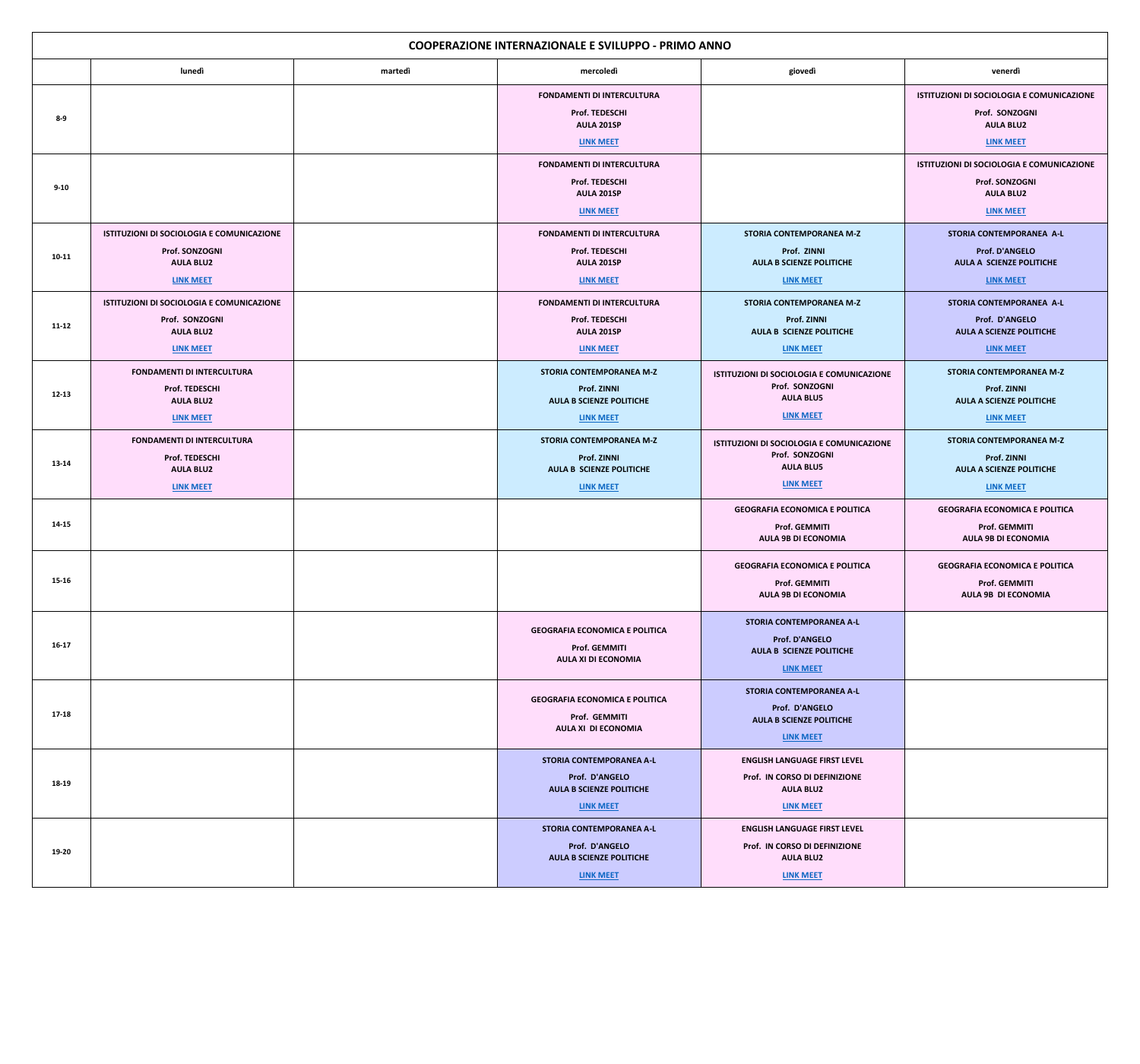| <b>COOPERAZIONE INTERNAZIONALE E SVILUPPO - SECONDO ANNO</b> |                                                                                                          |                                                                                                          |                                                                                                   |                                                                                                   |         |  |  |  |
|--------------------------------------------------------------|----------------------------------------------------------------------------------------------------------|----------------------------------------------------------------------------------------------------------|---------------------------------------------------------------------------------------------------|---------------------------------------------------------------------------------------------------|---------|--|--|--|
|                                                              | lunedì                                                                                                   | martedì                                                                                                  | mercoledì                                                                                         | giovedì                                                                                           | venerdì |  |  |  |
| $8 - 9$                                                      | <b>LINGUA SPAGNOLA</b><br><b>Prof. MARIOTTINI</b><br><b>AULA A SCIENZE POLITICHE</b><br><b>LINK MEET</b> | <b>LINGUA SPAGNOLA</b><br><b>Prof. MARIOTTINI</b><br><b>AULA A SCIENZE POLITICHE</b><br><b>LINK MEET</b> |                                                                                                   | <b>DEMOGRAFIA</b><br><b>Prof. GIUDICI</b><br><b>AULA BLU5</b><br><b>LINK MEET</b>                 |         |  |  |  |
| $9 - 10$                                                     | <b>LINGUA SPAGNOLA</b><br>Prof. MARIOTTINI<br><b>AULA A SCIENZE POLITICHE</b><br>LINK MEET               | <b>LINGUA SPAGNOLA</b><br>Prof. MARIOTTINI<br><b>AULA A SCIENZE POLITICHE</b><br><b>LINK MEET</b>        |                                                                                                   | <b>DEMOGRAFIA</b><br><b>Prof. GIUDICI</b><br><b>AULA BLU5</b><br><b>LINK MEET</b>                 |         |  |  |  |
| $10 - 11$                                                    | <b>DIRITTO INTERNAZIONALE</b><br><b>Prof. FABBRICOTTI</b><br><b>AULA BLU5</b><br>LINK MEET               |                                                                                                          | <b>LINGUA FRANCESE</b><br>Prof. SALERNI<br><b>AULA B SCIENZE POLITICHE</b><br><b>LINK MEET</b>    | <b>DIRITTO INTERNAZIONALE</b><br>Prof. FABBRICOTTI<br><b>AULA BLU5</b><br><b>LINK MEET</b>        |         |  |  |  |
| $11 - 12$                                                    | <b>DIRITTO INTERNAZIONALE</b><br>Prof. FABBRICOTTI<br><b>AULA BLU5</b><br><b>LINK MEET</b>               |                                                                                                          | <b>LINGUA FRANCESE</b><br>Prof. SALERNI<br><b>AULA B SCIENZE POLITICHE</b><br><b>LINK MEET</b>    | <b>DIRITTO INTERNAZIONALE</b><br><b>Prof. FABBRICOTTI</b><br><b>AULA BLU5</b><br><b>LINK MEET</b> |         |  |  |  |
| $12 - 13$                                                    |                                                                                                          | <b>DEMOGRAFIA</b><br>Prof. GIUDICI<br><b>AULA BLU5</b><br><b>LINK MEET</b>                               | <b>DIRITTO INTERNAZIONALE</b><br>Prof. FABBRICOTTI<br><b>AULA BLU5</b><br>LINK MEET               |                                                                                                   |         |  |  |  |
| $13 - 14$                                                    |                                                                                                          | <b>DEMOGRAFIA</b><br>Prof. GIUDICI<br><b>AULA BLU5</b><br><b>LINK MEET</b>                               | <b>DIRITTO INTERNAZIONALE</b><br><b>Prof. FABBRICOTTI</b><br><b>AULA BLU5</b><br><b>LINK MEET</b> |                                                                                                   |         |  |  |  |
| $14 - 15$                                                    | <b>DEMOGRAFIA</b><br><b>Prof. GIUDICI</b><br><b>AULA BLU5</b><br><b>LINK MEET</b>                        |                                                                                                          |                                                                                                   |                                                                                                   |         |  |  |  |
| $15 - 16$                                                    | <b>DEMOGRAFIA</b><br><b>Prof. GIUDICI</b><br><b>AULA BLU5</b><br><b>LINK MEET</b>                        |                                                                                                          |                                                                                                   |                                                                                                   |         |  |  |  |
| $16-17$                                                      |                                                                                                          | <b>LINGUA FRANCESE</b><br><b>Prof. SALERNI</b><br><b>AULA B SCIENZE POLITICHE</b><br><b>LINK MEET</b>    |                                                                                                   |                                                                                                   |         |  |  |  |
| $17 - 18$                                                    |                                                                                                          | <b>LINGUA FRANCESE</b><br>Prof. SALERNI<br><b>AULA B SCIENZE POLITICHE</b><br><b>LINK MEET</b>           |                                                                                                   |                                                                                                   |         |  |  |  |
| 18-19                                                        |                                                                                                          |                                                                                                          |                                                                                                   |                                                                                                   |         |  |  |  |
| 19-20                                                        |                                                                                                          |                                                                                                          |                                                                                                   |                                                                                                   |         |  |  |  |